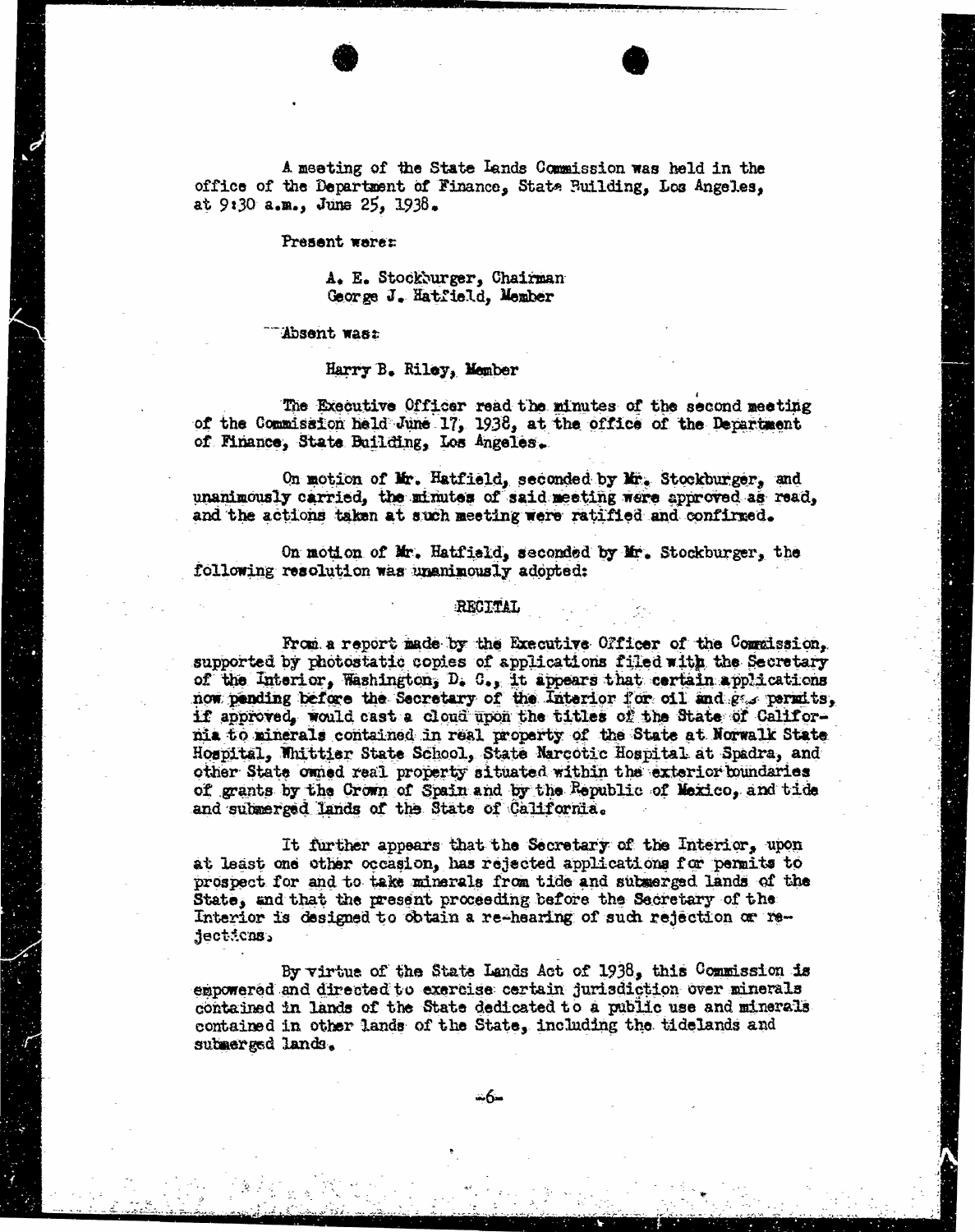It further appears that Section 470 (a) of the Political Code authorizes the Attorney General, upon his own motion, or upon the request of any State department or officer, to institute proceedings in the name of the People of the State of California, in any action involving the title or right to possession of any lands belonging to the State or in which it has an interest.

NOW THEREFORE BE IT RESOLVED, That the Attorney General of California be, and he is hereby, requested by this Commission to take all steps necessary and desirable to protect the interests of the State of California in the proceedings now pending before the Department of the Interior and the Secretary of the Interior to obtain a re-hearing upon applications heretofore filed with and rejected by the Secretary of the Interior to obtain permits to prospect for minerals and to extract minerals from lands owned by the State situate within exterior boundaries of grants from the Crown of Spain and the Republic of Mexico and tidelands and submerged lands of the State.

Upon motion of Mr. Hatfield, seconded by Mr. Stockburger, the Executive Officer was directed to approve for payment statements covering the purchase of supplies and services, as follows:

| H. S. Crocker Co., Inc., Sacramento | $-$ \$ .30 |
|-------------------------------------|------------|
| ार ।<br>$\mathbf{H}$                | $-1.44$    |
| Dapt. of Henology, Teletype charges | $-5.78$    |
| Pacific Telephone & Telegraph Co.   | $-14.80$   |
| State of Calif. Div. of Mines       | $-3.50$    |
| Southern Counties Oss Co.           | $-3.28$    |
| Terry's Service Station & Garage    | $-10.70$   |
|                                     | $-3.80$    |
| Simonzon-Harrell Abstract Co., Ltd. | $-30.00$   |

The Executive Officer presented to the Commission a request of the Oxnard Harbor District, a public corporation, for consent to assign= ment of "approval of plane" issued by the Chief of the Division of State Lands on June 11, 1934, to Hueneme Dock Company, a corporation, authori, ing the construction of two jetties at or near Hueneme in the County Ventura. The Executive Officer also presented a written protest filed with the Commission by George F. Nicholson, Consulting Engineer, to any action by the Commission to authorize the construction of said jetties. Col. Charles T. Leeds, E. 0. Green, Fred M. Aggen, and F. N. Edwards, Seacoast Engineer, Secretary, Member and Attorney, respectively, for the Commission, presented preliminary arguments upon behalf of the application for consent to the assignment to the District. No one appeared on behalf of the protestants. At the conclusion of the preliminary hearing, the Executive Officer was directed to obtain an opinion from the Attorney General to determine whether

- (1) The approval of plans heretofore issued by the Chief of
- the Division of State Lends was issued in accordance with law;<br>(2) Whether the said approval of plans is now in force; and
- (3) Assuming said approval of plans was valid and approval now in force, would the Commission be required to give its consent to the assignment.

There being no further business to come before the Commission, the meeting was adjourned.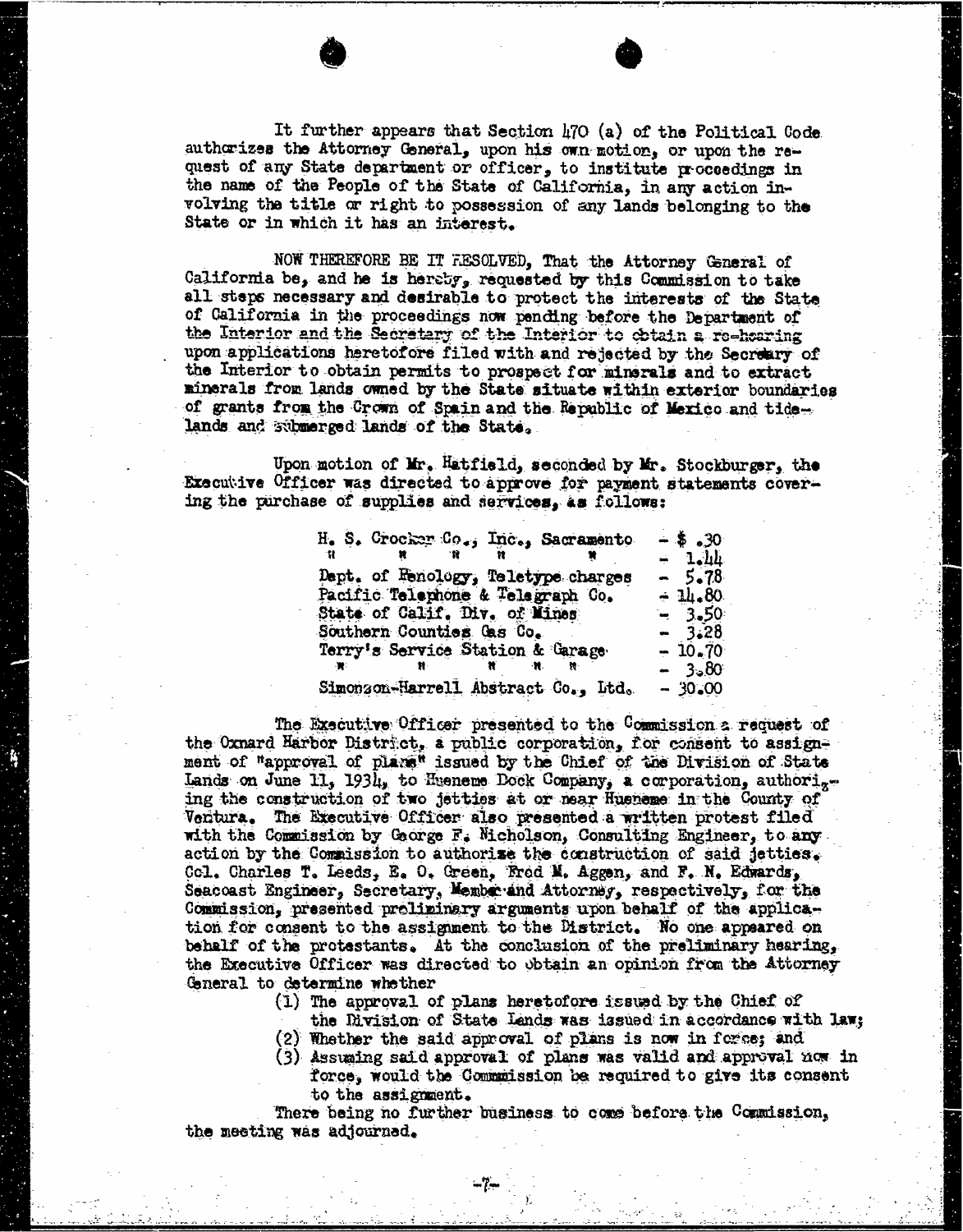# REPORT AND RECOMMENDATION OF EXECUTIVE OFFICER OF COMMISSION RESPECTING PROTECTION OF STATE'S OIL AND GAS DEPOSITS AT HUNTINGTON BEACH

There are three methods of procedure outlined in the State Lands Act of 1938 to take steps to protect the State's oil deposit at Huntington Beach from drainage.

1. Under the provisions of Section LO of the Act, the Commission, if it deems such action for the best interests of the State, may condemn any right-of-way or easement including surface rights for any operation authorized or contemplated under the provisions of the Act. Therefore, it appears the Commission may now institute proceedings, after it has reached a determination that the oil and gas at Huntington Beach are being drained by wells drilled upon private lands to acquire surface drilling sites, and then request bids for the drilling of slanted wells. After the awarding of a lease, and under the provisions of Section 41, interests in lands acquired by condemnation may be made available to any lessee of the State for the purposes contained in the Act upon such terms and conditions as may be determined by the Commission.

- Under the provisions of Article 6 of the Act, the State may call for bids for the purpose of offsetting wells. on private lands and the extraction of oil and gas from the State's pool, either the State or the bidder to furnish the drilling sites.
- 3. Under the provisions of Section 89 of the Act, the Commission may ask for bids limited to those who were able to present evidence satisfactory to the Commission of the present ability of the bidder to furnish necessary sites and rights-of-way upon the adjacent upland for all operations.

After the Commission has determined that the State's oil and gas are being drained by means of wells drilled upon littoral Lunds, a form of lease must be prepared and then notice in a newspaper of general circulation in the county in which the lands are situated given for a period of five consecutive days of the intention of the State to lease the lands.

The form of lease approved by the Commission constitutes the form of bid. The notice of intention to lease the lands shall state the time and place for receiving and opening of bids. . The Commission mast allow not less than 14 days after the last date of publication of the notice within which to receive and open bids.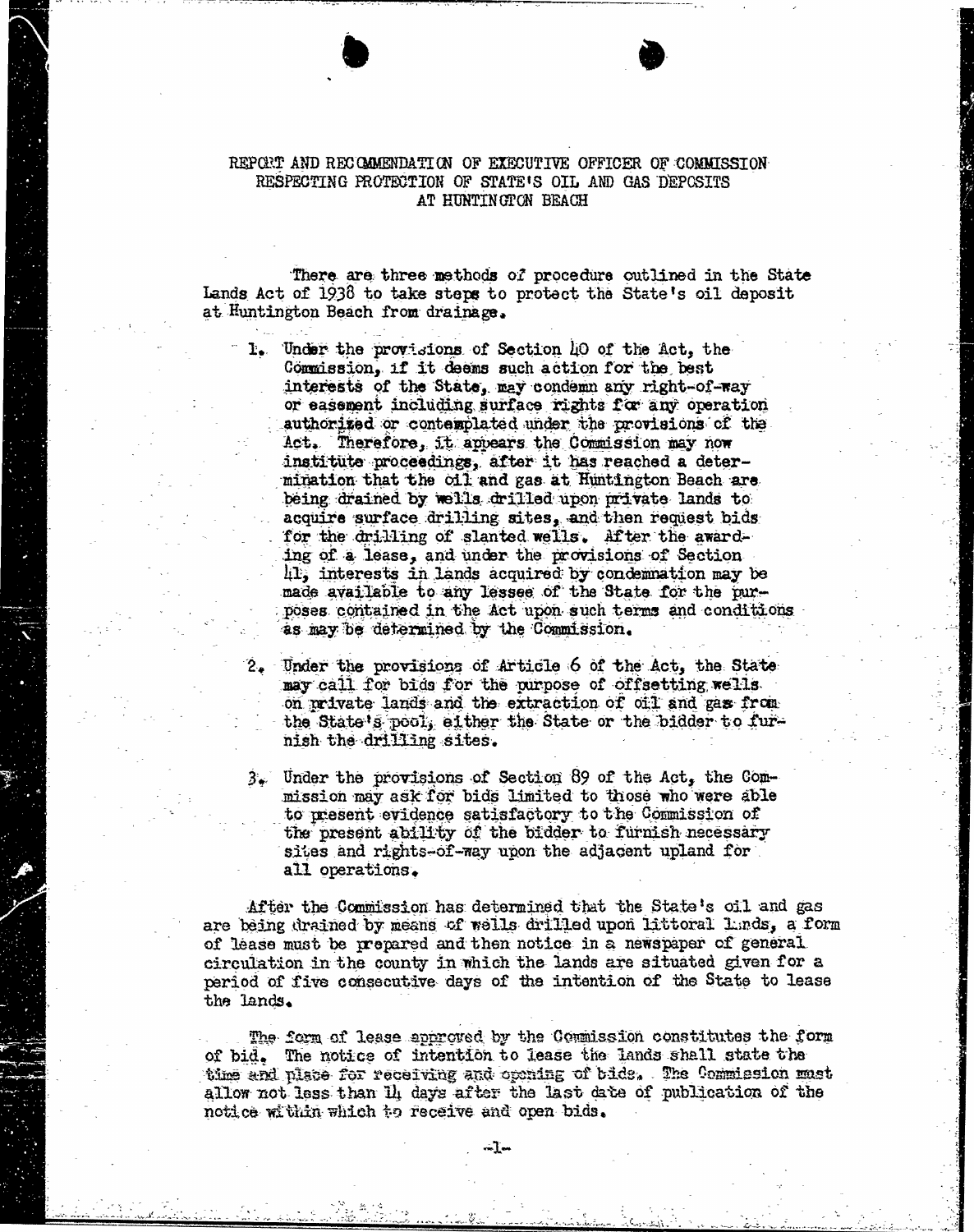It is recommended that the Commission proceed under the last<br>named method in order to determine weether the littoral owners or their successors in interest will pay a royalty which, in the judgment of the successors in interest will pay a royalty which is the state. Should  $\frac{1}{3}$  is fair and just to the State of  $\frac{1}{3}$  is  $\frac{1}{3}$  the  $\frac{1}{3}$ not be satisfactory to the Commission, then the  $\frac{1}{2}$  in number  $(1)$  hereof. condemnation proceedings in the manner provided in the manner provided in the manner of the manner of the manner of the manner of the manner of the manner of the manner of the manner of the manner of the manner of the mann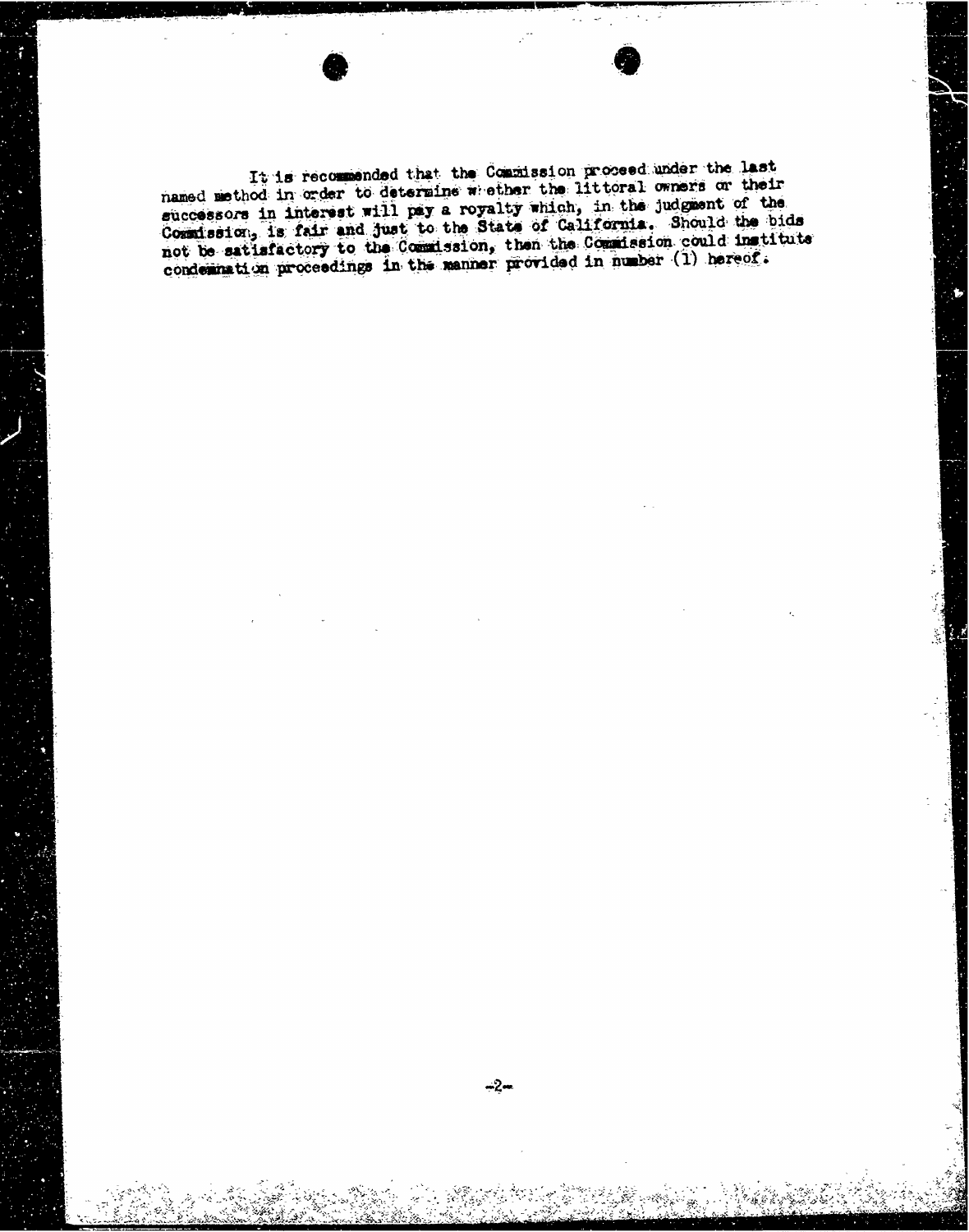#### REPORT OF ENGINEER OF JEVISION OF STATE LANDS TO.

## STATE LANDS COMMISSION CONCERNING DEVELOPMENT

## OF OIL AND CUS BEARING LANDS OF THE STATE

#### AT HUNTINGTON BEACH, . CALIFORNIA

#### The State Lands Act of 1938 provides, in part, as followst

When it appears to the Commission that oil or gas deposits beneath State-owned tide and submerged lands are being drained by wells upon adjacent lands not ded by the State, the State Lands Comadssion is authorized and empowered, according to the provisions of Sections 05 and 86 of the State Lands Act, to develop the State's lands.

This report is prepared to supply and interpret engineering data which establishes that at Huntington Beach Oil-bearing tide and submerged lands west of the southerly extension of 23rd Street are being drained by walls in private ownership. The so-called "Tideland : Pool" at Huntington Beach comprises all of the productive lands scathwesterly of the Walnut Street fault and is approximately 1-3/4 miles long and 5/8 of a mile wide at its widest point. Three-fourths of the "Tideland Pool" lies beneath the sea.

The "Tideland Poel" was first penetrated by wells northeasterly of Ocean Avarice at the time of the Town Lot drilling at Huntington Beach. In December, 1926, the Standard Oil Company started its first 11 upon lands adjacent to the ocean. Between that time and August, 1928, dxteen (16) wells were completed, all of which were drilled masterly of 23rd Street, with the exception of No. 7, 200 fest west of 23rd Street, and No. 2, looo feet west of 23rd Street.

It was not discovered until 1934 that three of these sixteen (16) Standard Oil Company walls were completely il thin State tidelands, and that three others were partly in State tidelands. In addition to these six (6) wells, one well of the Superior Oil Company penetrated the pool beneath the tidelands in 1932. In 1933, active whipstock drilling began at Huntington Beach, in which the operators attempted to direction their wells so as to bottom them beneath State tidelands. The operators who engaged in this practice were necessarily confined to drilling sites easterly of 23rd Street, as westerly of 23rd Street all of the land is held by the Standard Oil Company under lease from the Huntington Beach Company and the Pacific Electric Laid Company.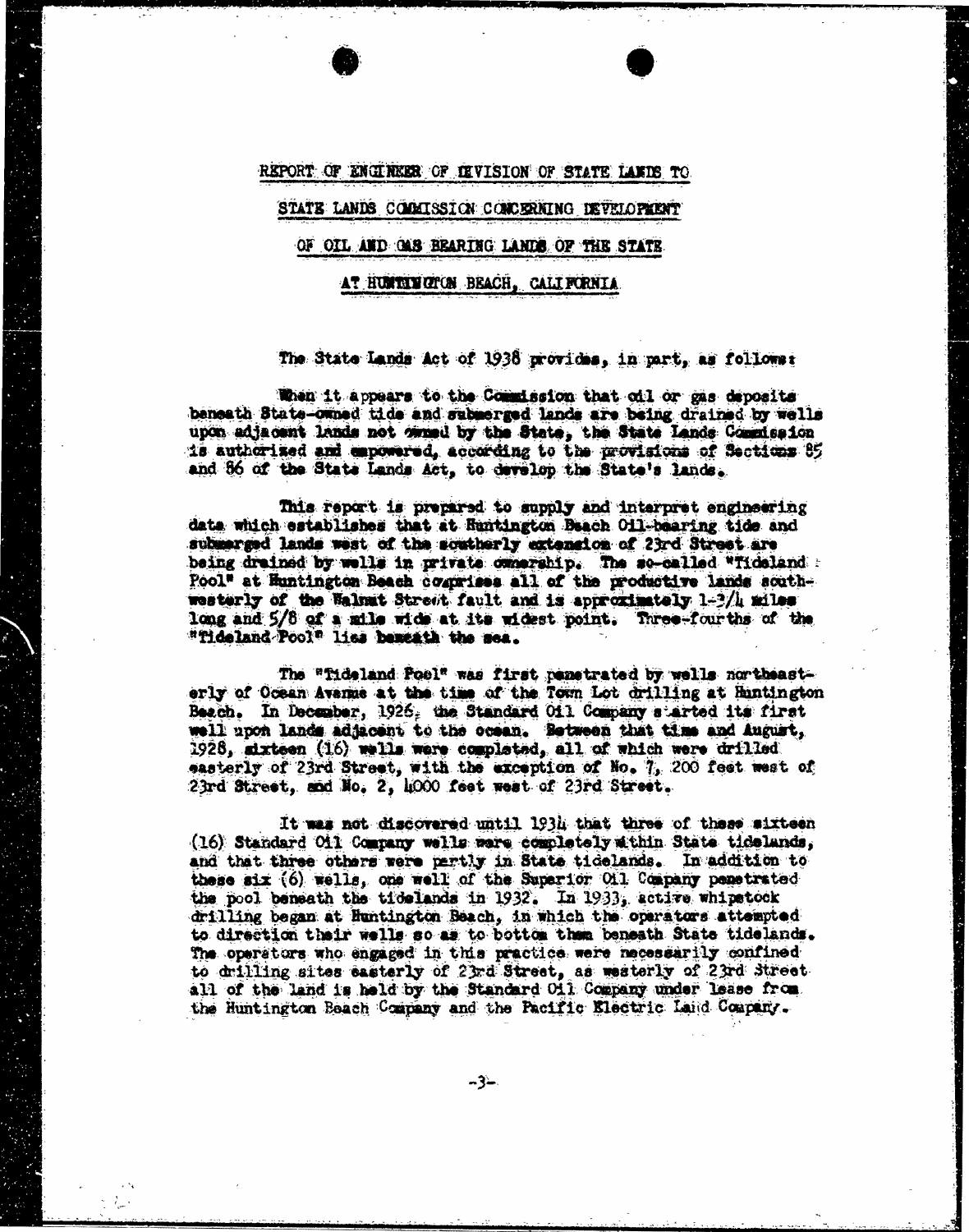In October, 1933, Standard again began active drilling operations on the Pacific Electric strip, and within eighteen months completed ten (10) additional wells, all of which were bottomed beneath the Pacific Electric strip and west of 23rd Street. Nine (9) wells of those whipstocked into the tidelands by the Town Lot operators were bottomed west of 23rd Street. Five of these nine (9) wells produced partially from beneath the Pacific Electric strip, and the operators were required by Standard to abandon the holes. They were allowed, however, to drill new holes westerly of 23rd Street. In each instance the new holes were drilled at such distance from the tide line as to be ineffective as offsets to the Standard Oil Pacific Electric wells on shore.

Aside from the temporary and partial offsetting supplied by the five (5) wells mentioned above, over a period of only a year and a half, the wells on the Pacific Electric strip westerly of 23rd Street have been draining oil from beneath the tidelands for an average period of four years.

From the data available in drilling logs, we are able to construct a reasonably accurate estimate of the character and shape of the underground structure in the immediate vicinity of the tidelands adjacent to the Pacific Electric wells west of 23rd Street. It appears. that the pool extends under the ocean for a distance of one half a mile from the shore. As exploration has extended toward the west, no dry holes have yet been drilled. Initial production of new wells is less than that of earlier wells drilled beneath the tidelands, but this is only to be expected, as the withdrawal of oil and gasithas materially reduced the rock pressure of the pool. The characteristics of the new wells justify the extension of former estimates of the limits of the field toward the west.

There is some indication of minor faulting, parallel with and about two-hundred feet offshore, but this is based on very scanty factual data. Minor faults in the easterly end of the "Tideland Pool", while retarding transmission of oil and gas between blocks, are not considered seals against the effective equalization of pressures throughout the field and the same will probably hold true in the westerly end of the field.

From a calculation made about a year ago, it was deter- mined that the ultimate average recovery in the east 160A. of the pool would be approximately 300,000 bbls. per acre. The average well spacing is in the neighborhood of 1-1/2A, per well.

Production from the four Standard Oil Company Pacific<br>Electric wells between Twentieth and Twenty-third Streets from beginning of production in early 1927 to the date of effective offsetting by whipstock drilling in the Fall of 1933 is as follows: